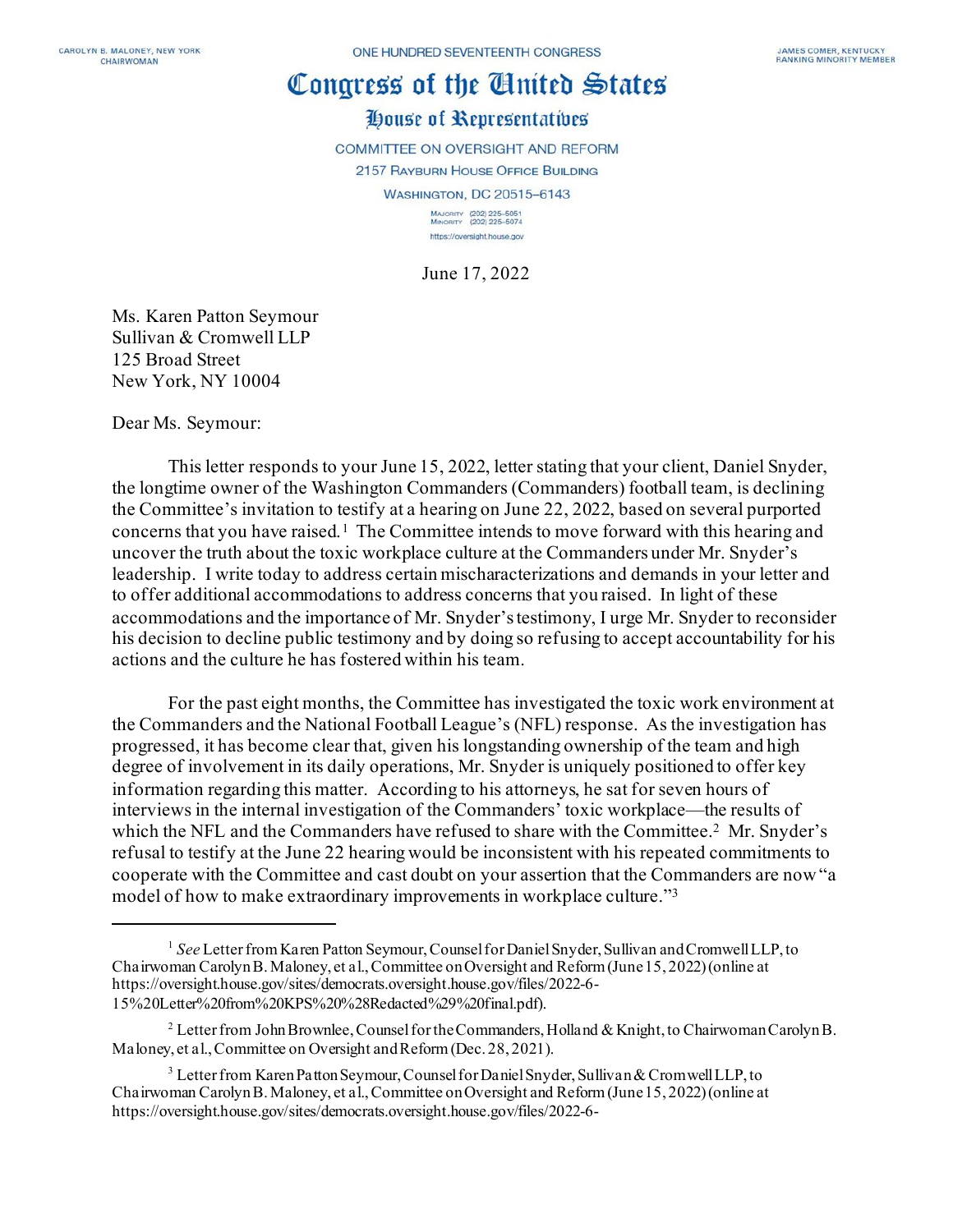## *The Committee's Invitation and Accommodations to Mr. Snyder*

On June 1, 2022, the Committee invited Mr. Snyder, along with NFL Commissioner Roger Goodell, to testify at a hearing on June 22. [4](#page-1-0) The Committee provided three weeks' advance notice of the hearing, which is ample time for him to prepare and reschedule any personal conflicts. This advance notice exceeds the Committee's customary practice.

Mr. Snyder was aware of the Committee's interest in these topics well before he was invited to testify. The Committee launched this investigation nearly eight months ago, issued several public statements regarding the investigation, and held a public roundtable with victims of workplace misconduct at the Commanders in February 2022.[5](#page-1-1) 

In addition, the Committee has offered to accommodate Mr. Snyder's plans to attend an awards ceremony in France by permitting him to appear remotely. Mr. Snyder has not identified any scheduling challenges that would prevent him from testifying before the Committee while out of the country. Nor has Mr. Snyder asserted that he is unable to return to the United States prior to the hearing, should he prefer to testify in person.

Mr. Snyder is no different than any other witness whose testimony the Committee seeks as part of an important investigation. Any suggestion that the Committee has treated Mr. Snyder unfairly is unfounded, especially given that NFL Commissioner Roger Goodell has agreed to testify voluntarily at the same hearing.

# *Mr. Snyder's Refusal to Testify*

Your June 6 and June 15 letters to the Committee contain a number of inaccurate assertions and demands but do not include any valid reason for Mr. Snyder's refusal to appear at the June 22 hearing.<sup>[6](#page-1-2)</sup>

<span id="page-1-1"></span><sup>5</sup> See, e.g., Letter from Chairwoman Carolyn B. Maloney, et al., Committee on Oversight and Reform, to Roger Goodell, Commissioner, National Football League (Oct. 21, 2021) (online at https://oversight.house.gov/sites/democrats.oversight.house.gov/files/Final%202021-10- 21.CBM%20RK%20to%20Goodell-NFL%20re%20WFT%20Investigation.pdf); Committee on Oversight and Reform, *Press Release: At Committee Roundtable, Former Washington Commanders Employees Detail Widespread Sexual Harassment by Top Executives*(Feb. 3, 2021) (online at https://oversight.house.gov/news/pressreleases/at-committee-roundtable-former-washington-commanders-employees-detail-widespread).

<span id="page-1-2"></span><sup>6</sup> *See* Letter from Karen Patton Seymour, Counsel for Daniel Snyder, Sullivan & Cromwell LLP, to Chairwoman Carolyn B. Maloney, et al., Committee on Oversight and Reform (June 6, 2022) (online at https://oversight.house.gov/sites/democrats.oversight.house.gov/files/KPS%20June%206%202022%20Letter%20M aloney%20and%20Krishnamoorthi%20%28Redacted%29.pdf); Letter from Karen Patton Seymour, Counsel for Daniel Snyder, Sullivan & Cromwell LLP, to Chairwoman Carolyn B. Maloney, et al., Committee on Oversight and Reform (June 15, 2022) (online at https://oversight.house.gov/sites/democrats.oversight.house.gov/files/2022-6-

<sup>15%20</sup>Letter%20from%20KPS%20%28Redacted%29%20final.pdf).

<span id="page-1-0"></span><sup>4</sup> Committee on Oversight and Reform, Press Release,*Oversight Committee Invites Roger Goodell, Daniel Snyder to Testify at Hearing on Washington Commanders' Hostile Workplace Culture* (June 1, 2022) (online at https://oversight.house.gov/news/press-releases/oversight-committee-invites-roger-goodell-daniel-snyder-to-testifyat-hearing-on).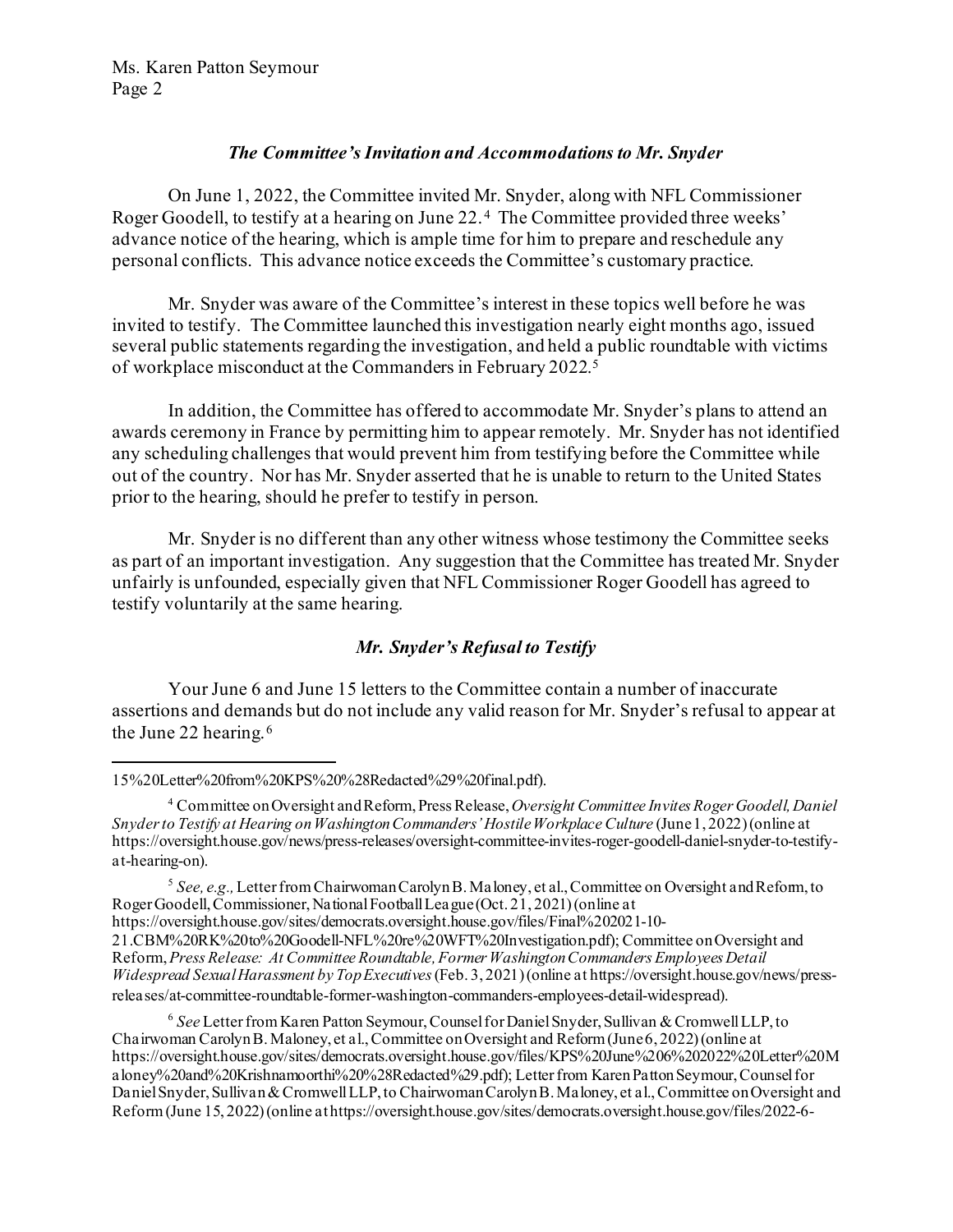*First*, your letter incorrectly stated that "any alleged workplace misconduct under investigation by the Committee occurred more than a decade in the past."[7](#page-2-0) To the contrary, the Committee is investigating a troubling pattern of serious misconduct at the Commanders spanning two decades, including as recently as 2019. For example, one victim of sexual harassment under Mr. Snyder's leadership at the Commanders informed the Committee:

I was employed at the Washington Football Team from March 2015 to January of 2019. … During my time with the Team, I was sexually harassed by multiple male employees, including top executives. … Everyone knew about their mistreatment and even saw it happening, but no one did anything about it. [8](#page-2-1)

*Second*, as reasons for Mr. Snyder's refusal to appear before the Committee, your letter cited two investigations by state attorneys general as well as an internal investigation conducted by the NFL. As previously explained by Committee staff, the existence of parallel investigation by other entities does not bar Congress from conducting investigations or receiving testimony from witnesses. Congress has long investigated matters subject to parallel proceedings, including matters subject to investigations by state attorneys general.<sup>9</sup> Even with respect to criminal investigations, the Supreme Court has held:

[S]urely a congressional committee which is engaged in a legitimate legislative investigation need not grind to a halt whenever responses to its inquiries might be potentially harmful to a witness in some distinct proceeding, or when crime or wrongdoing is disclosed. [10](#page-2-3)

In this case, the existence of other investigations does not preclude Mr. Snyder from appearing before the Committee for a public hearing.

*Third*, your letter erroneously claimed that the Committee "declined to provide any additional information about the nature and scope of its investigation." [11](#page-2-4) The Committee has been clear about the purposes and aims of its investigation. For example:

15%20Letter%20from%20KPS%20%28Redacted%29%20final.pdf).

 $^7$ *Id.* 

<span id="page-2-1"></span><span id="page-2-0"></span><sup>8</sup> *See, e.g.*,Committee on Oversight and Reform, Statementof Ana Nunez, *Roundtable on Examining the Washington Football Team's Toxic Workplace Culture*(Feb. 3, 2022) (online at https://oversight.house.gov/sites/democrats.oversight.house.gov/files/Nunez%2C%20Ana%20- %20Opening%20Statement.220302.Final .pdf).

<span id="page-2-2"></span><sup>9</sup> *See, e.g.*,Committee on Oversight and Reform, *Press Release: Committee to Hold Hearing Next Week on Role of Purdue Pharma and Sackler Family in Fueling Opioid Epidemic*(Dec. 8, 2020)(online at https://oversight.house.gov/news/press-releases/committee-to-hold-hearing-next-week-on-role-of-purdue-pharmaand-sackler-family); Committee on Oversight and Reform, *Press Release: Oversight Committee to Hold Hearing on McKinsey & Company's Key Role in Nation's Opioid Epidemic* (Apr. 22, 2022) (online at https://oversight.house.gov/news/press-releases/oversight-committee-to-hold-hearing-on-mckinsey-company-s-keyrole-in-nation-s).

<span id="page-2-3"></span><sup>10</sup> *Hutcheson v. United States*, 369 U.S. 599, 618 (1962) (internal citations omitted).

<span id="page-2-4"></span><sup>11</sup> *See* Letter from Karen Patton Seymour, Counsel for Daniel Snyder, Sullivan & Cromwell LLP, to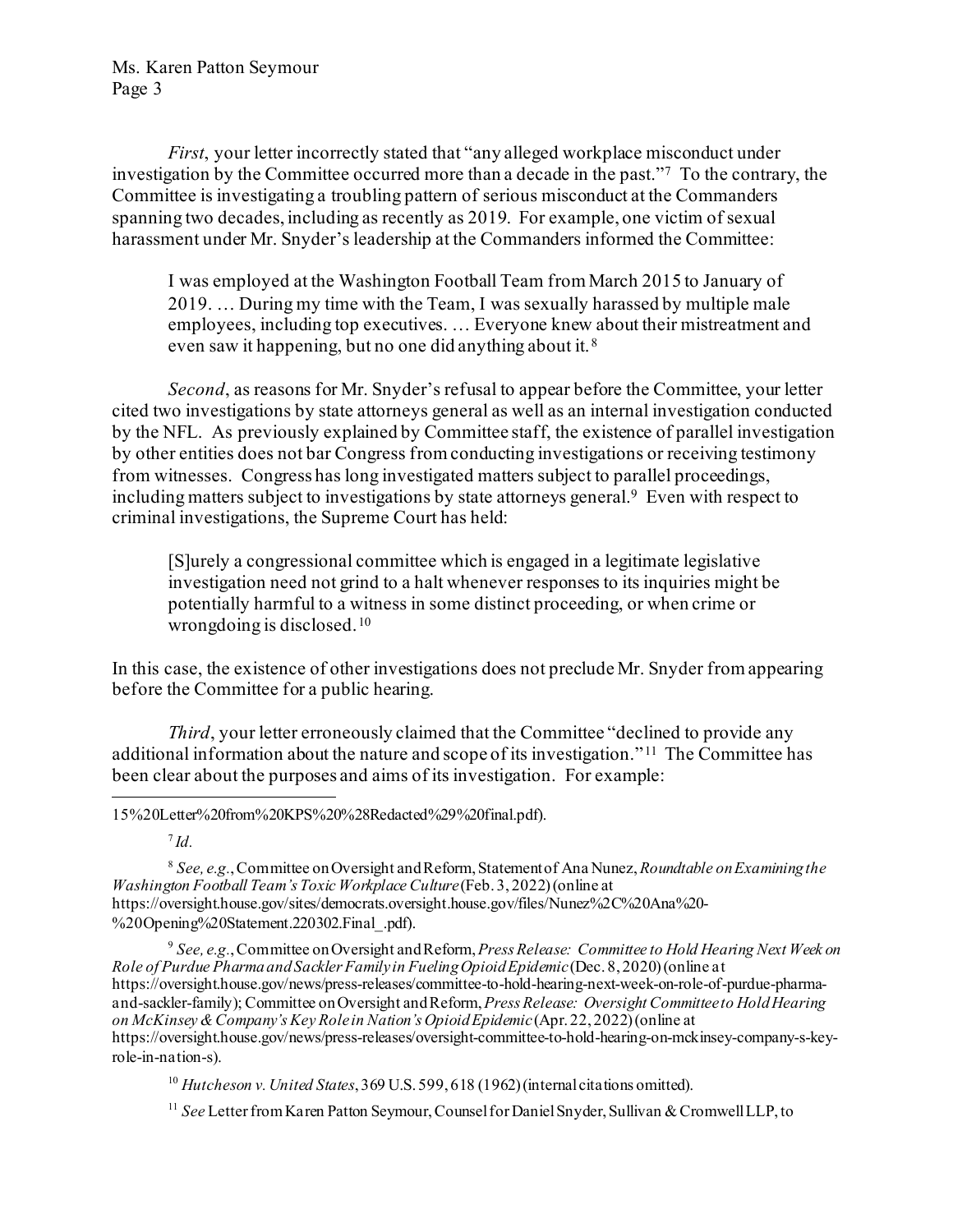- In October 2021, the Committee sent a public letter to the NFL explaining that it was investigating the team's "hostile workplace culture and the [NFL's] investigation into this matter."<sup>[12](#page-3-0)</sup>
- At the February 2022 roundtable with victims of workplace misconduct at the Commanders, I explained that the Committee is examining "the need to finally end sexual harassment and misconduct in the workplace." I further noted the Committee is "exploring legislative solutions to rein in the use of non-disclosure agreements that prevent workers from speaking out about sexual harassment and discrimination in the workplace" and is examining "ways to promote accountability and strengthen protections for all workers.["13](#page-3-1)
- The June 1, 2022, invitation letter to Mr. Snyder stated that the June 22 hearing will "address the Washington Commanders' toxic workplace culture and the NFL's handling of that matter."<sup>[14](#page-3-2)</sup>

The invitation to Mr. Snyder also provided further details on the purpose of the Committee's investigation and the June 22 hearing. The letter explained that the ongoing investigation will inform legislative efforts to strengthen protections for employees across all workplaces, including efforts to prevent and address toxic work environments and workplace investigation processes; strengthen protections for workers experiencing misconduct in the workplace; and address the use of non-disclosure agreements to prevent the disclosure of unlawful employment practices, including sexual harassment.

Chairwoman Carolyn B. Maloney, et al., Committee on Oversight and Reform (June 15, 2022) (online at https://oversight.house.gov/sites/democrats.oversight.house.gov/files/2022-6- 15%20Letter%20from%20KPS%20%28Redacted%29%20final.pdf).

<span id="page-3-0"></span><sup>&</sup>lt;sup>12</sup> Letter from Chairwoman Carolyn B. Maloney, et al., Committee on Oversight and Reform, to Roger Goodell, Commissioner, National Football League (Oct. 21, 2021) (online at https://oversight.house.gov/sites/democrats.oversight.house.gov/files/Final%202021-10- 21.CBM%20RK%20to%20Goodell-NFL%20re%20WFT%20Investigation.pdf).

<span id="page-3-1"></span><sup>13</sup> Committee on Oversight and Reform, *Press Release: At Committee Roundtable, Former Washington Commanders Employees Detail Widespread Sexual Harassment by Top Executives*(Feb. 3, 2021) (online at https://oversight.house.gov/news/press-releases/at-committee-roundtable-former-washington-commandersemployees-detail-widespread).

<span id="page-3-2"></span><sup>&</sup>lt;sup>14</sup> Letter from Chairwoman Carolyn B. Maloney, et al., Committee on Oversight and Reform, to Daniel Snyder, Owner, Washington Commanders (June 1, 2022) (online at https://oversight.house.gov/sites/democrats.oversight.house.gov/files/2022-06-01.CBM%20RK%20to%20Snyder-WC%20re%20Witness%20Invitation%20FINAL.pdf).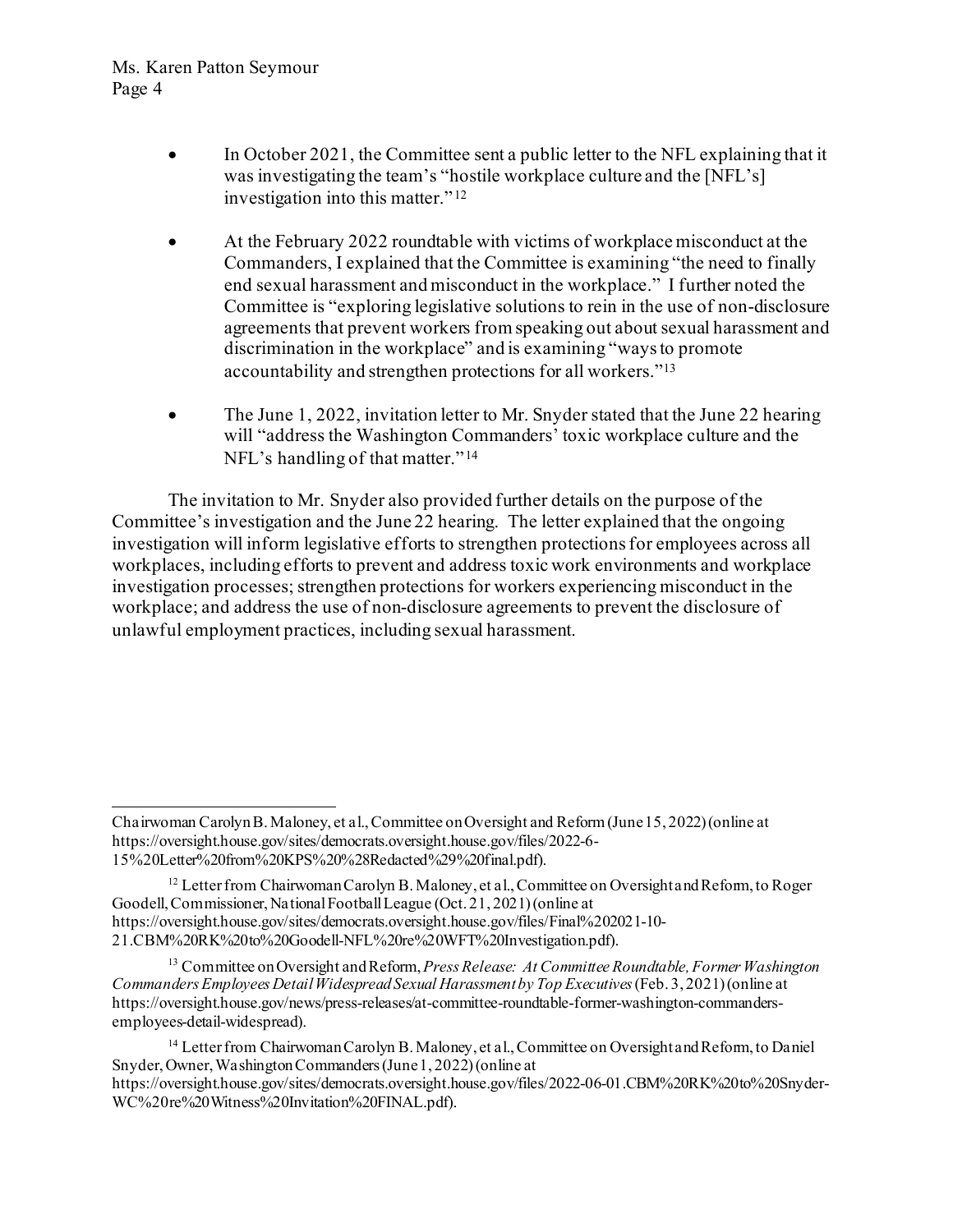The Committee's investigation falls well within Congress's broad authority to investigate [15](#page-4-0) and follows prior investigations by the Committee conducted under Chairs of both parties examining conduct in professional sports. [16](#page-4-1)

Your June 15 letter appears to be demanding that the Committee go beyond explaining the investigation's scope and purpose with highly unusual and inappropriate requests to access internal Committee investigative materials, including "the identity of any other witnesses that have testified about the team and/or my client, whether any such witnesses have made allegations about the team and/or my client, and the substance of any such allegations.["17](#page-4-2) While the Committee has conducted this investigation with great transparency—in contrast to how the team and the NFL have addressed these issues—these demands seek to intrude on congressional prerogatives and are not consistent with the Committee's past practices.

#### *The Committee's Additional Accommodations*

You have asked that, as a "courtesy," the Committee "provide copies of documents that members of the Committee intend to question Mr. Snyder about.["18](#page-4-3) Although the Committee has no obligation to provide witnesses copies of documents prior to hearings, the Committee is willing to make an additional accommodation in this unique instance to secure Mr. Snyder's voluntary participation. If Mr. Snyder commits, in writing, to appear at the hearing on June 22, the Committee is willing to provide Mr. Snyder and his counsel, prior to the hearing, with copies

<span id="page-4-1"></span><sup>16</sup> For example, under Chairman Darrell Issa, the Committee investigated the NFL's workplace practices and failure to implement testing for human growth hormone in its players. *See, e.g.*, Committee on Oversight and Government Reform, *Hearing onHGH Testing in the NFL: Is the Science Ready?* (Dec. 12, 2012) (online at https://republicans-oversight.house.gov/hearing/hgh-testing-in-the-nfl-is-the-science-ready/). UnderChairman Jason Chaffetz, the Committee investigated the NFL's claim of federal tax-exempt status, which the NFL later relinquished. *See, e.g.*, Letter from Chairman Jason Chaffetz, Committee on Oversight and Government Reform, to Roger Goodell, Commissioner, National Football League (Mar. 25, 2015) (online at https://republicansoversight.house.gov/wp-content/uploads/2015/05/3-25-15-JEC-EEC-to-Goodell-NFL.pdf).

<span id="page-4-3"></span><span id="page-4-2"></span><sup>17</sup> Letter from Karen Patton Seymour, Counsel for Daniel Snyder, Sullivan & Cromwell LLP, to Chairwoman Carolyn B. Maloney, et al., Committee on Oversight and Reform (June 15, 2022) (online at https://oversight.house.gov/sites/democrats.oversight.house.gov/files/2022-6- 15%20Letter%20from%20KPS%20%28Redacted%29%20final.pdf).

<span id="page-4-0"></span><sup>&</sup>lt;sup>15</sup> See *Barenblatt v. U.S.*, 360 U.S. 109, 111 (1959) ("The power of inquiry has been employed by Congress throughout our history, over the whole range of the national interests concerning which Congress might legislate or decide upon due investigation not to legislate; it has similarly been utilized in determining what to appropriate from the national purse, or whether to appropriate. The scope of the power of inquiry, in short, is as penetrating and farreaching as the potential power to enact and appropriate under the Constitution."); see also*Trump v. Mazars USA, LLP*, 591 U.S. \_\_ (2020) ("This 'power of inquiry—with process to enforce it—is an essential and appropriate auxiliary to the legislative function.' Without information, Congress would be shooting in the dark, unable to legislate 'wisely or effectively.' The congressional power to obtain information is 'broad' and 'indispensable.' It encompasses inquiries into the administration of existing laws, studies of proposed laws, and 'surveys of defects in our social, economic or political system for the purpose of enabling the Congress to remedy them.'") (citations omitted). The Constitution's Rulemaking Clause vests each House of Congress with the authority to "determine the Rules of its Proceedings." U.S. Const. art. I, § 5, cl. 2. The House has exercised that authority to structure its investigations, including how it conducts congressional hearings and what specific rights it grants to witnesses.

<sup>18</sup> *Id.*